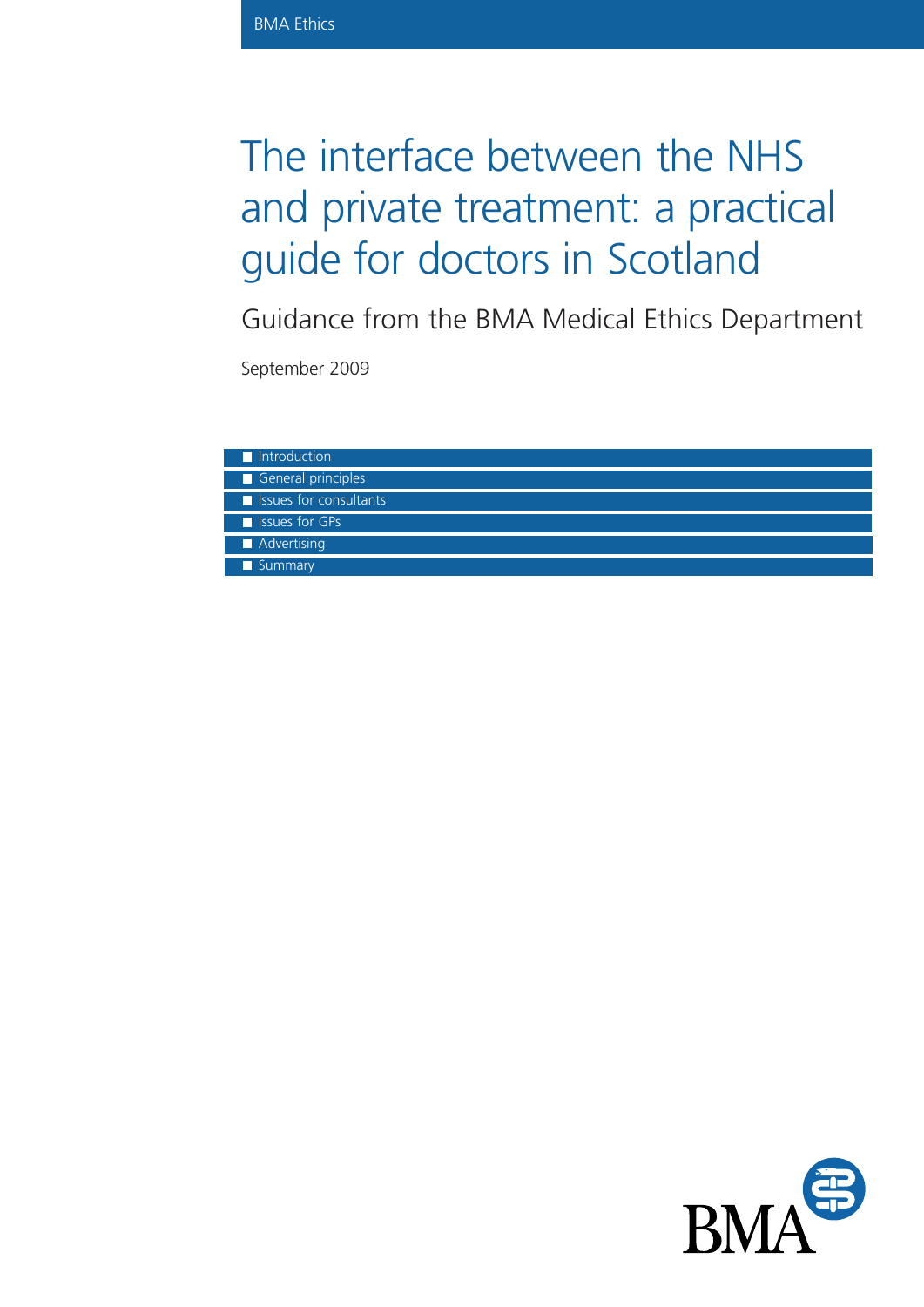# **Introduction**

A significant number of patients opt to have some or all of their investigations and treatment privately. Some use private health insurance, while others are willing to pay to be seen more quickly, or for the added convenience or comfort of receiving their care in private facilities. In these cases, treatment in the private sector is used to substitute treatment within the NHS.

As emphasis on patient choice within the NHS grows, it is increasingly recognised that some patients will seek to move between NHS and private treatment, whether provided as a private service by an NHS body or by the independent sector, at different points in their overall care. This trend is borne out by a small but growing demand to mix elements of privately and publicly-funded care for a single course of treatment, where private provision is used because the NHS does not or cannot provide a clinically indicated aspect of the treatment due to concerns about its relative cost-effectiveness.

There has been much debate concerning the ethical and legal implications of blurring the boundaries between NHS and private care. On a practical level, the rules governing the interface between the two treatment sectors have often been applied inconsistently, leading to some confusion about patient entitlement to NHS care. For example, patients have previously had their access to concurrent NHS treatment withheld when they have sought privately purchased treatments, but this prohibition has been only selectively enforced.

This issue came under intense scrutiny in 2008 following the publication of the Scottish Parliament Petitions Committee's report<sup>1</sup> on the availability of cancer drugs on the NHS in Scotland. In March 2009, the Scottish Government Health Directorates (SGHD) issued new guidance<sup>2</sup> on the arrangements for NHS patients who are also receiving private healthcare. The SGHD guidance aims to ensure that these patients continue to receive the NHS care to which they are entitled, whilst at the same time maintaining the integrity of the NHS.

In light of these developments, this guidance aims to address the issue of managing the interaction between NHS and private treatment at a practical level where:

- private treatment is a **substitute** for treatment within the NHS; and
- private treatment is delivered **in addition** to NHS care for a single episode of treatment, where the NHS does not or cannot provide a clinically indicated alternative for reasons of relative costeffectiveness.

Particular focus is given to those issues doctors are most likely to confront where private treatment is requested. It includes advice on if, when and how the subject of private treatment should be broached, making private referrals and sharing information with those providing private treatment, managing real, and perceived, conflicts of interest, and situations where doctors believe they are being asked to help patients to 'jump the queue' for treatment.

Please note: *Although much of this guidance applies across the UK, those sections dealing with NHS patients seeking additional private care relate specifically to Scotland. The BMA has produced separate advice for England,3 where the Department of Health (DH) has issued its own guidance.4 Policy on this issue has still to be confirmed by the administrations in Wales and Northern Ireland.*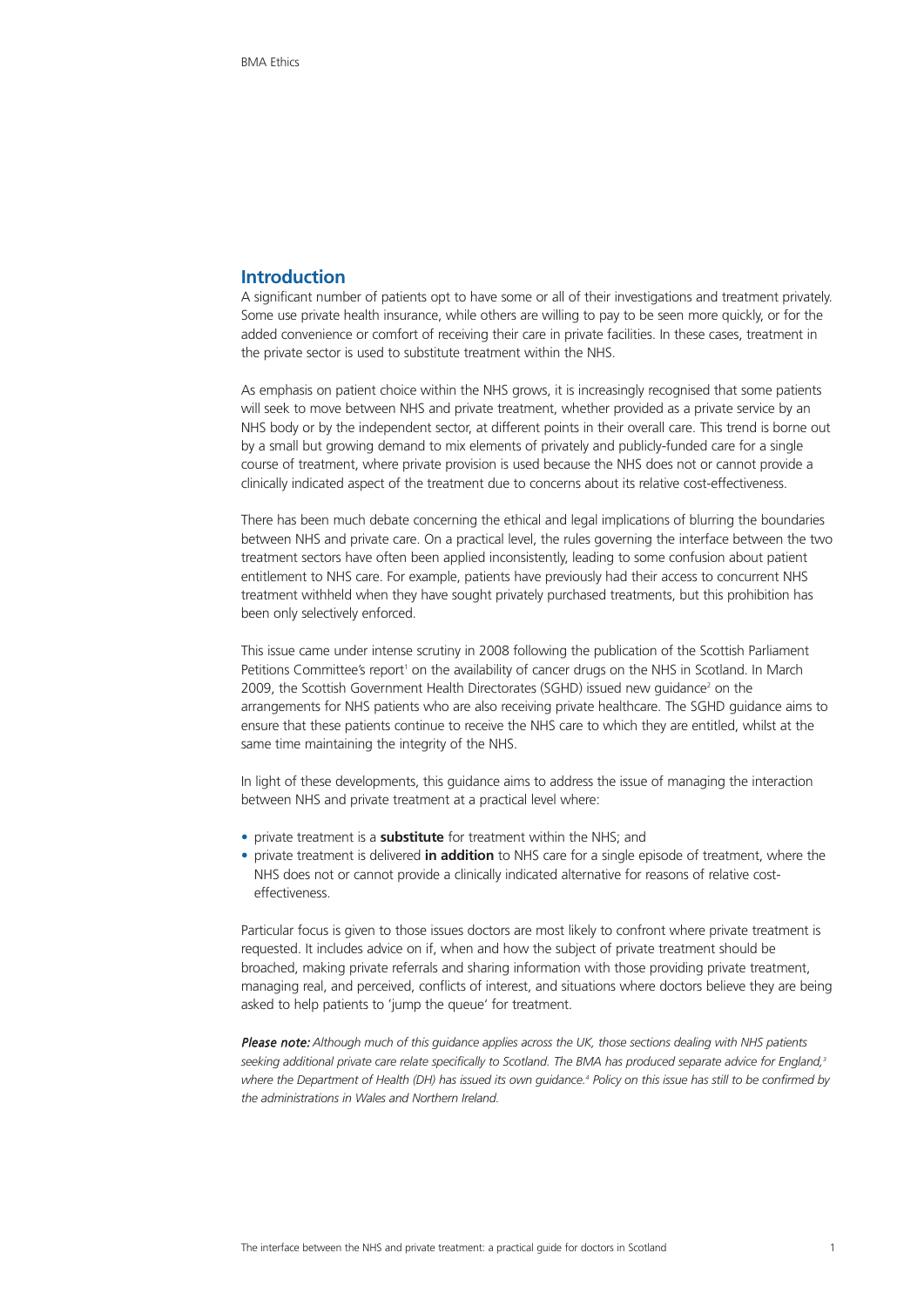# **General principles**

- Where there is evidence that a patient will benefit from a particular intervention, including medicines, full consideration should be given to providing it through the NHS.
- Patients who pay for additional private health care should continue to receive the NHS care to which they are entitled.
- Private and NHS care should be delivered separately, at a different time and place, and the NHS should never subsidise private care with public money.
- Patients who have had a private consultation for investigations and diagnosis may transfer to the NHS for any subsequent treatment. They should be placed directly onto the NHS waiting list at the same position as if their original consultation had been within the NHS and as determined by their clinical need.
- It would be inappropriate for consultants to pressure or encourage patients to transfer from NHSfunded treatment to private care.
- Consultants should not spend time during NHS consultations discussing private treatment with patients nor should they use their NHS patient lists to promote their private practice. An exception is where clinically appropriate treatment is not funded by the NHS. Where this is the case, and the doctor has sufficient knowledge and experience of the treatment in question, patients should be informed in order to be able to consider the options open to them, including the option of seeking the treatment privately.
- All doctors have a duty to share information with others providing care and treatment for their patients. This includes NHS doctors providing information to private practitioners.

# **Issues for consultants**

#### **Can patients receive part of their treatment within the NHS and part privately?**

Dilemmas can arise if patients choose to seek part of their treatment privately and part on the NHS. A common scenario is where a patient pays for private investigations in order to obtain an earlier diagnosis and then switches back to the NHS for any subsequent treatment. Patients who seek private investigations:

- may opt into or out of NHS care at any stage, provided they are entitled to NHS treatment
- do not need to have a further assessment within the NHS before receiving their treatment, nor do they need to be referred back to their general practitioner (GP).

In addition, the code of conduct for private practice states that such patients should gain no advantage or disadvantage over other NHS patients by doing so; subject to clinical considerations, a previous private consultation should not lead to earlier NHS admission or to earlier access to NHS diagnostic procedures.<sup>5</sup> However, the BMA recognises that, in reality, this may be difficult to achieve. Some doctors are unhappy that patients who can afford to pay for private investigations are able to effectively jump the queue for treatment by reaching the waiting list earlier than those who wait for investigations and diagnosis on the NHS. Others argue that because some people seek their investigations privately, the NHS waiting list for investigations is reduced and therefore other patients are seen more quickly. There is undoubtedly an advantage to reaching the waiting list sooner but, nevertheless, NHS patients whose clinical need is greater may join the waiting list later, but could still receive their treatment earlier if they are categorised as needing more urgent treatment.

An alternative scenario is where a patient wishes to pay for additional private treatment or drugs for a particular medical condition, while at the same time continuing to receive NHS care for that same condition. This has been the subject of some controversy, owing to the increasing number of expensive treatments, for example late stage cancer drugs, not provided on the NHS due to relative costeffectiveness rather than lack of clinical effectiveness. Although there is still uncertainty about precisely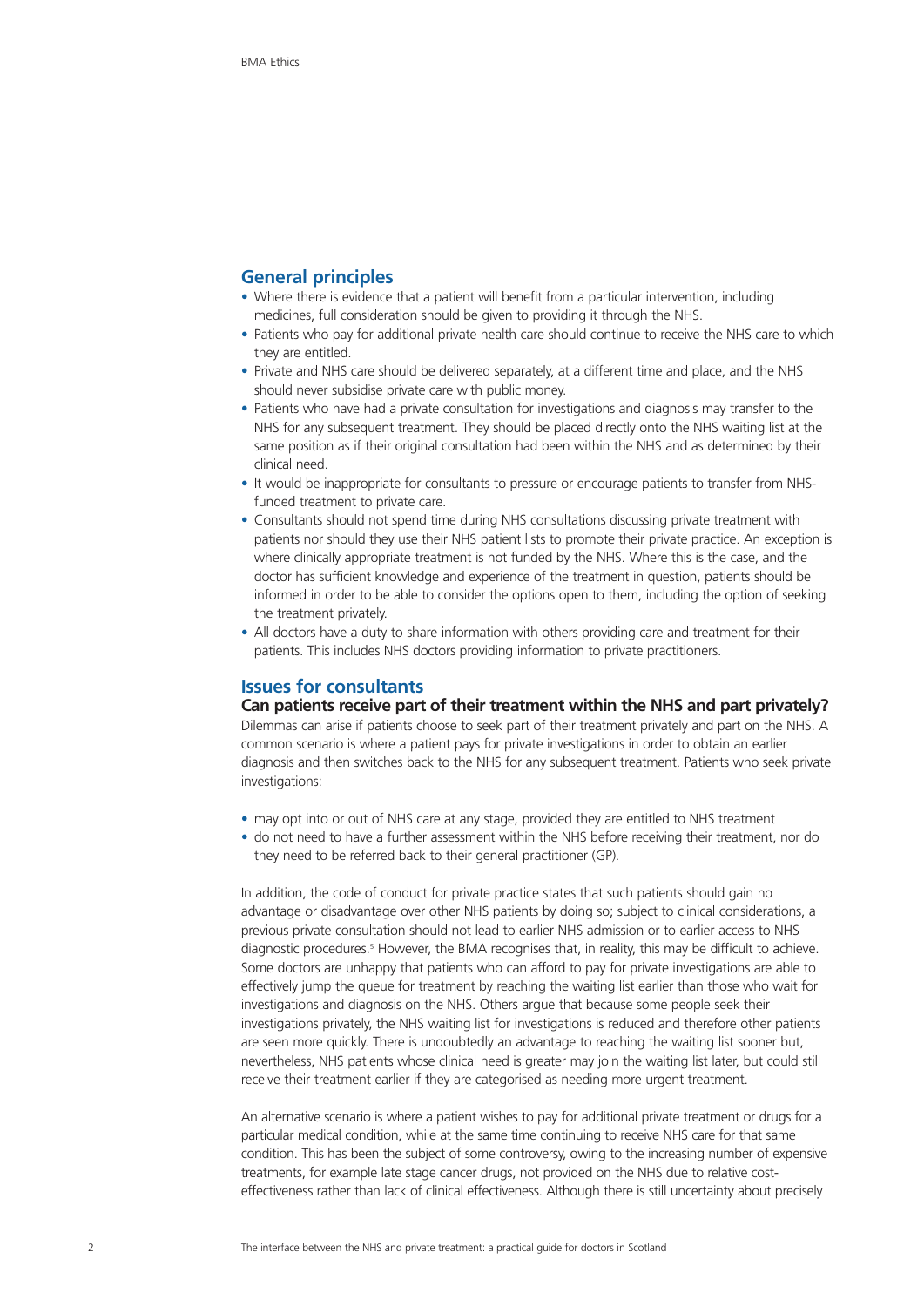how the following principles will operate in specific clinical scenarios, it is clear that those patients who opt to supplement their treatment in this way are fully entitled to receive all NHS care they would have ordinarily been given are entitled to NHS services on exactly the same basis of clinical need as any other patient should not be put at any advantage or disadvantage in relation to the NHS care they receive.

SGHD guidance aims to provide a framework to support decisions by NHS Boards on the circumstances in which the combination of elements of NHS and private care by individual patients may be possible. It identifies the following key requirements that should apply:

- the primary purpose of any NHS organisation is to provide NHS care
- in the case of a medicine, all avenues for obtaining it via the NHS should be fully considered and exhausted as appropriate before provision of combined NHS and private care is considered
- NHS and private care should be delivered separately and there should be clear separation in legal status, liability and accountability between NHS and private care provision
- in all cases the discrete elements of NHS and private care must be understood by all parties
- the NHS should never subsidise private care with public money, which would breach core NHS principles
- any arrangements to combine NHS and private care must be lawful
- any arrangements to combine NHS and private care must not compromise the legal, professional or ethical standards required of NHS clinicians
- on the basis that the private and NHS elements of care can be fully delineated they should be capable of being delivered independently at a different time and place from each other. This could include the facilities of a private healthcare provider, or part of an NHS organisation which has been designated for private care, including amenity beds
- the NHS must not offer a two-tier service: the NHS provides treatment free at the point of access. Unless legislation allows, the NHS cannot charge patients for NHS care.<sup>6</sup>

The guidance states that individual NHS Boards should have clear policies<sup>7</sup> on dealing with requests from patients to combine NHS and private healthcare, including medicines not available on the NHS, and local processes to support decision-making by clinicians and patients. The requirement that NHS and private care should be delivered separately is likely to raise complex issues regarding accountability, clinical governance, and continuity of care. In the BMA's view, it is important that detailed and timely guidance is made available to clinicians locally on how the principles set out by the SGHD are to be implemented in practice.

Consultants, and other hospital doctors, are covered by the NHS indemnity scheme for work undertaken as part of their NHS contract, but not for private work. If a consultant has any concerns that an arrangement made to accommodate a patient's request to combine NHS and private health care may compromise their coverage under the NHS scheme, they should seek clarification from their employer and medical defence organisation.

# **When may NHS consultants advise patients about the option of being seen privately?**

When patients are referred to a consultant within the NHS it is not unusual for a doctor to provide a diagnosis and recommended care plan while advising that the waiting list for non-urgent treatment may be many months. Although some patients may subsequently opt for private treatment rather than waiting for treatment within the NHS, it is not appropriate for consultants to:

- use their NHS patient lists to initiate discussion about their private practice
- suggest to patients who are placed on a waiting list for NHS treatment that the treatment could be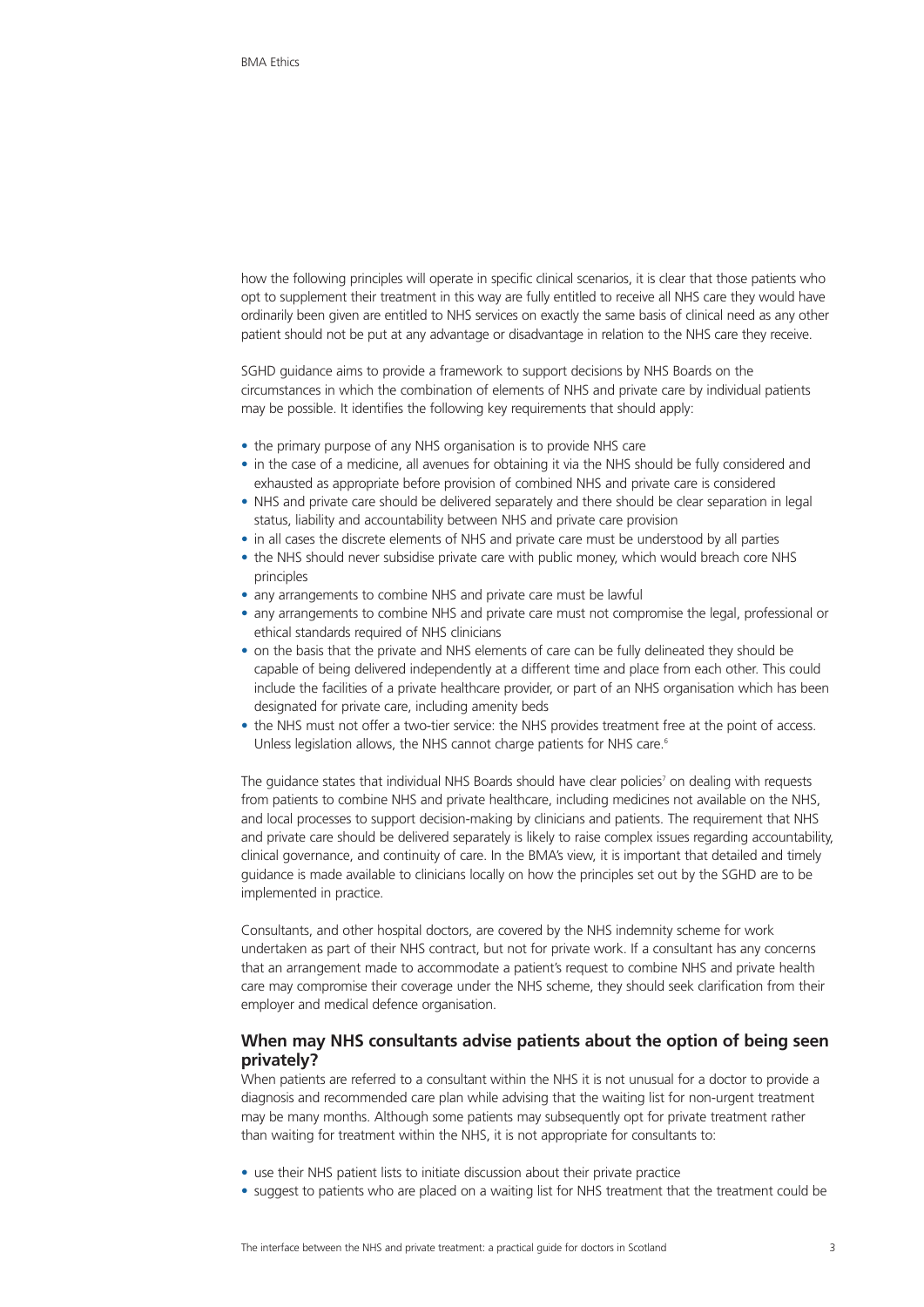provided more quickly on a private basis

• raise the issue of private practice obliquely, for example by handing the patient a business card containing the address of both the NHS hospital and the doctor's private consulting rooms, or adding the private clinic address to NHS letterheads.

It is recommended that NHS consultants familiarise themselves with the code of conduct for private practice, which they are contractually obliged to follow.8 This states explicitly that they should not, in the course of their NHS duties, initiate discussions about providing private services for NHS patients or ask other NHS staff to initiate discussions on their behalf.<sup>9</sup>

If patients specifically ask for information about alternatives, including private care, doctors can respond (see the next question below) but particular care is required. If the doctor is aware of an effective treatment that is not provided by the NHS but is available privately, the patient should be told about this. As good practice, a record should be kept of all discussions with patients about care not routinely funded on the NHS in the patient's medical notes. Where doctors have concerns about their knowledge and experience of private treatments, they should exercise professional judgment in deciding whether to advise patients in relation to the provision of such treatments. If providing such information and advice falls outside the limits of a doctor's professional competence,<sup>10</sup> it will be necessary to advise the patient to consult their GP.

The priority for doctors should be enabling patients to make informed choices in relation to their clinical need, without placing them under pressure to consider transferring from NHS to private care.

# **How should consultants respond to questions from NHS patients about being treated privately?**

Whilst consultants should generally avoid spending time discussing private treatment with patients during NHS consultations, patients themselves frequently raise questions about the availability of private treatment. While there is a clear difference between providing information to patients on all of the treatment options available to them, some of which may only be available privately, and actively advertising private practice to NHS patients, doctors can still be placed in a difficult position where they could be perceived as having a conflict of interest. It might be suggested, for example, that patients have been put under pressure to seek private treatment or that doctors are using their NHS consultations to promote their own private practice. In order to avoid this perception, there should be a clear separation between NHS and private treatment.

SGHD guidance states that: 'Where a patient or their representative expresses an interest in obtaining care privately, clinicians should exercise judgement regarding the information they feel they can provide (in the context of any relevant professional guidance) and the appropriateness of engaging in such a discussion. Clinicians may wish to offer patients advice regarding other sources of information (including referral to clinical colleagues; or information from within the NHS Board).'11

Views differ about how consultants should handle such direct questions:

- some people believe that where patients raise the option of private treatment during a NHS consultation they should be directed back to their GP for a separate private referral
- where the patient expresses a clear preference to see the same doctor privately, however, insisting on a separate referral from the GP can seem to the patient to be unnecessarily bureaucratic as well as adding to the workload of GPs. In such cases doctors can respond factually
- there may be some circumstances where a referral back to the GP is the most appropriate course of action, if, for example, something unexpected is discovered during the consultation and referral to a different consultant is needed.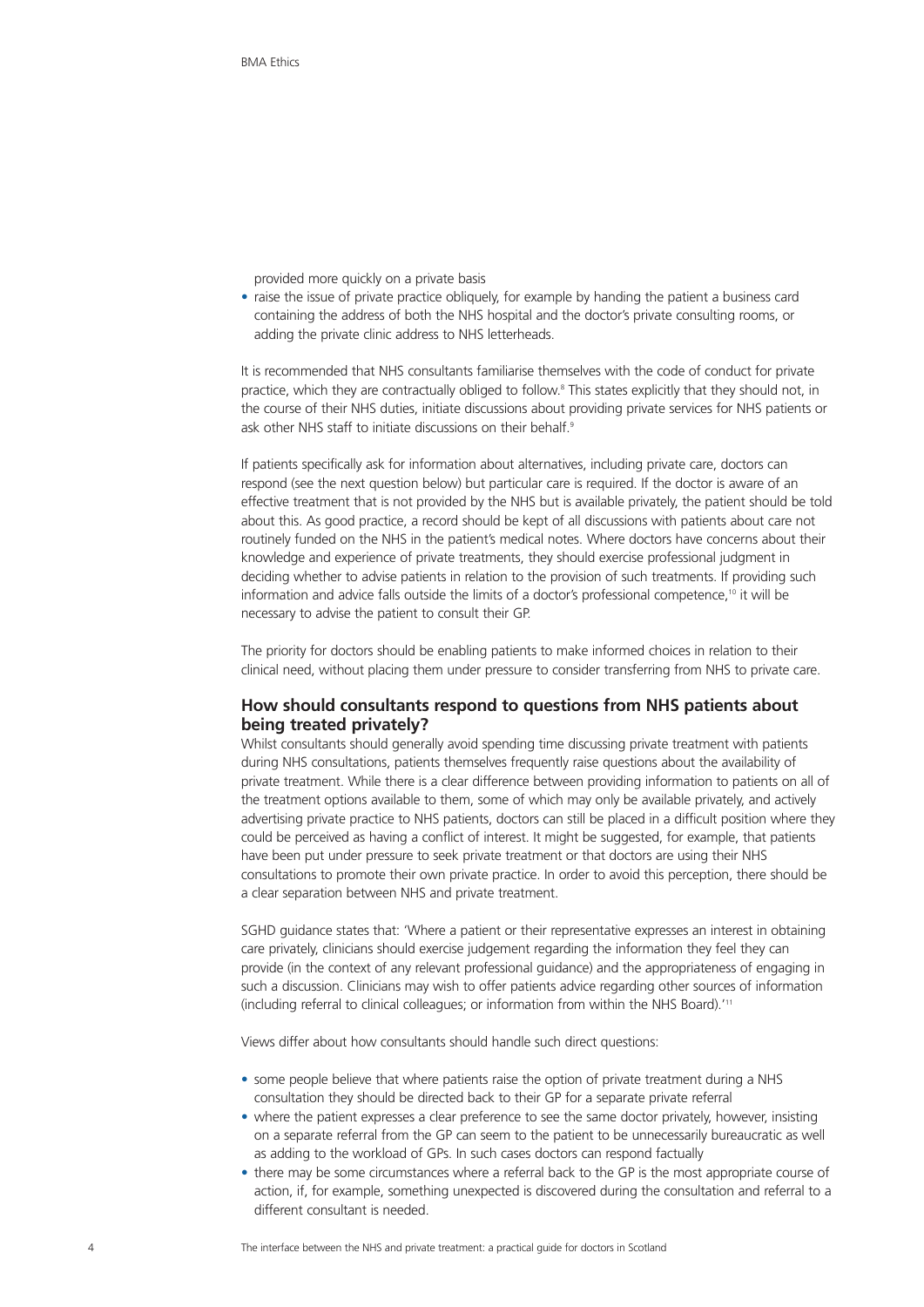It is for individual consultants to decide how to respond to patients' questions about private treatment, within the terms of the SGHD guidance. Some consultants prefer not to discuss their private practice at all during NHS consultations and refer all enquiries to their private secretaries. Consultants may, however, briefly answer factual questions about the availability of private treatment and there is no requirement for the patient to be referred back to the GP (although the GP should be kept informed of any change to the patient's care plan). A consultant in this position should make a contemporaneous note on the medical record, and inform the patient's GP, that the patient has requested information about private treatment. Patients should be informed of the option of seeing a different doctor for private treatment and some patients may wish to discuss the options with their GP before making a decision.

The BMA is concerned that, where patients seek to combine elements of NHS and private care, there is potential for the doctor-patient relationship to suffer. NHS Board processes should ensure that consultants understand what arrangements may be possible on a case-by-case basis, and that, where appropriate, they are supported and provided with training to help manage such situations.

In addition, the BMA has concerns about the administrative expectations likely to be placed upon doctors where patients receive public and private care at the same time. Although there may sometimes be an expectation that doctors will carry out certain administrative tasks associated with transferring patients between the two sectors, there is no obligation for them to do so.

# **How should consultants respond to patient requests for a second opinion in the private sector?**

A patient's right to request a second opinion should be respected<sup>12</sup> and requests for second opinions should generally be complied with unless there are good reasons to justify a refusal. A second opinion will usually be provided within the NHS (see CCSC guidance on second opinions).<sup>13</sup> Some patients, however, may specifically request a further opinion on a private basis. This might be because they believe that further treatment options will be open to them that are not funded within the NHS or because they believe they will receive better quality care. Patients are entitled to seek a second opinion on a private basis and the treating NHS consultant should facilitate this where possible or liaise with the patient's GP about arranging a private referral. The same general principles apply to private patients seeking a second opinion.

#### **Can consultants involve NHS staff in the treatment of private patients?**

NHS staff are sometimes asked to clerk in and look after private patients on the ward on behalf of consultants who are being paid privately for the treatment. The consultants' code of conduct on private practice is clear that consultants may not use NHS staff for the provision of private services without the agreement of their NHS employer.<sup>14</sup>

## **Issues for GPs**

#### **Can GPs raise the issue of private practice with NHS patients?**

GPs have an important role, both as their patients' advocate and in ensuring that patients have all necessary information about the treatment options open to them. This may include asking patients whether they wish to be referred within the NHS or privately and, if they request a private referral, whether they have private medical insurance. Such questions need to be handled carefully to ensure the patient does not feel pressured to opt for private treatment.

#### **Are NHS GPs obliged to issue a private referral at the patient's request?**

Whether there is any obligation on a NHS GP to issue a referral letter for a particular patient will depend on whether, in the view of the GP, the referral is clinically necessary.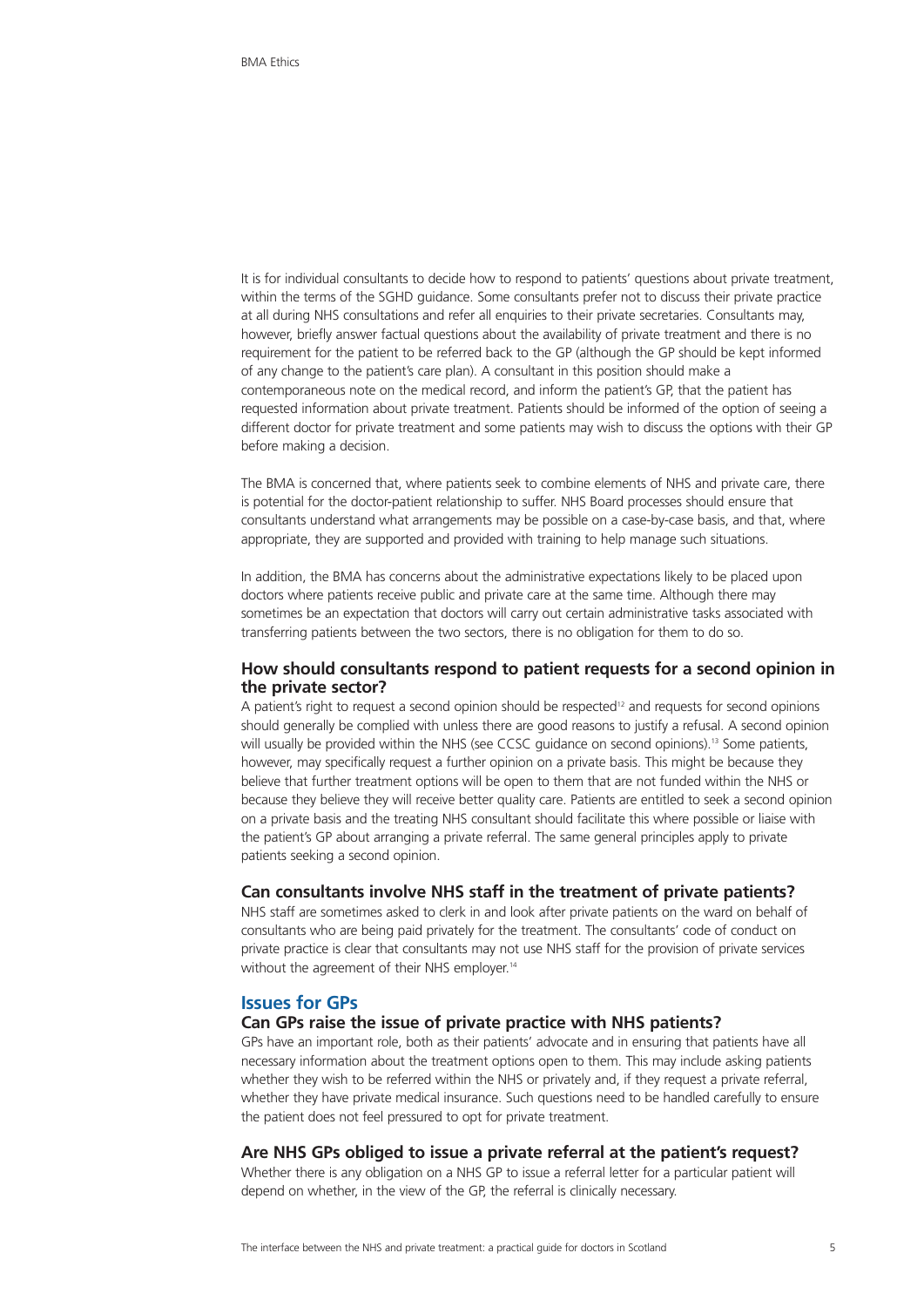- If specialist assessment or treatment is needed, the GP is obliged to refer the patient and, if the patient wishes to seek the treatment privately, a private referral should be made. The General Medical Council (GMC) states that 'when you refer a patient, you should provide all relevant information about the patient, including their medical history and current condition'.15
- Referrals are usually made to a named consultant and some GPs have concerns about referring to a consultant they do not know, either at the request of the patient, or because the patient's medical insurance company has its own list of consultants. Such concerns should be explained to the patient.
- If the GP does not consider the treatment to be clinically necessary, then there is no obligation to refer; the patient may then seek treatment without a referral.
- Although the GMC no longer requires specialists to accept patients only with a referral, the BMA believes this to be best practice in most cases. Furthermore, patients are not normally able to obtain private referrals independent of their GP, as insurance companies usually require a letter of referral.

The BMA recognises the potential for conflict to arise between what a doctor regards as clinical need and what patients may want, particularly in relation to specialist treatment and referral. GPs are sometimes asked to refer where doing so would be clinically unnecessary and could actually be harmful to patients, for example when invasive procedures or investigations are involved. In these circumstances, doctors should always discuss the clinical implications of such procedures before making a private referral. If patients still request a referral, doctors may wish to refer them to a colleague for a second opinion. Doctors cannot be compelled to arrange treatment where it is not clinically indicated and GMC guidance states that investigations or treatment must be arranged and provided on the basis of clinical judgement.<sup>16</sup>

All specialists are advised by the GMC that 'if you provide treatment or advice for a patient, but are not the patient's general practitioner, you should tell the general practitioner the results of the investigations, the treatment provided and any other information necessary for the continuing care of the patient, unless the patient objects<sup>17</sup>...If you do not inform the patient's general practitioner, you will be responsible for providing or arranging all necessary after-care.<sup>118</sup>

## **Can NHS GPs charge their patients for referral or information?**

GPs may not charge their NHS patients for private referrals, nor may they charge for the provision of relevant information to other doctors providing care for the patient.

# **Are NHS GPs obliged to provide patient information to private practitioners?**

When patients self-refer to private practitioners, this is frequently followed by a request to the GP for any information that might be relevant to the treatment in question. The exchange of information between those providing care for a patient, including liaison between NHS and private practitioners, is important.

- GPs' primary concern should be for the interests and safety of their patients, with due regard to confidentiality.
- Good communication between colleagues, with the patient's consent, is required so that medical information can be exchanged on the basis of a clear 'need to know' in connection with the care of the patient. This is in line with the GMC's guidance, which states that 'sharing information with other healthcare professionals is important for safe and effective patient care'.19
- NHS GPs should provide relevant information on request about the patient's medical history or current condition to other doctors providing care, including doctors working in the private sector.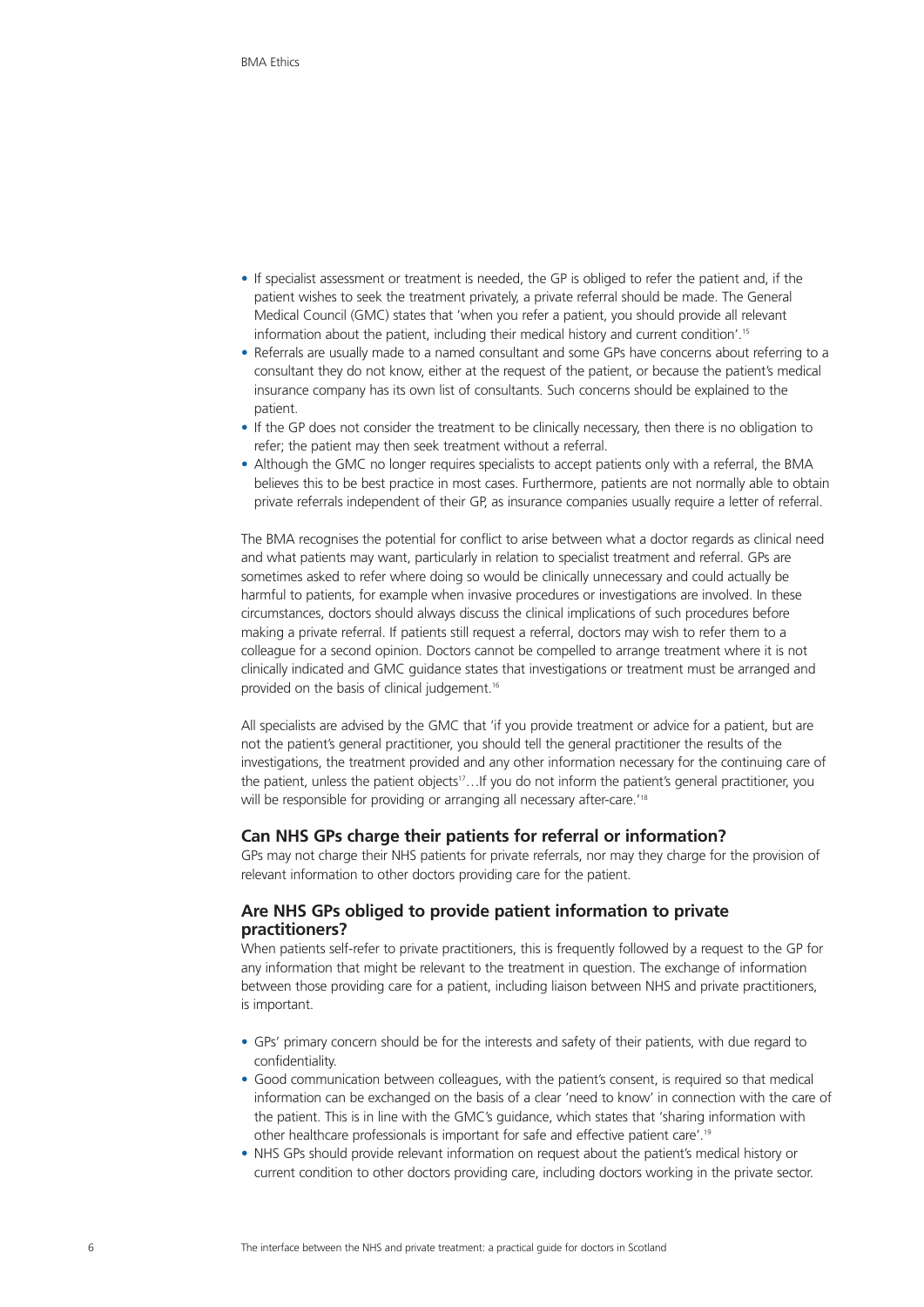- Patients should not be made to feel that they need to withhold information about private treatment from their GP for fear of losing their entitlement to NHS care.
- If the GP is aware that treatment is being sought privately and has information that might affect the safety or outcome of the treatment, this should be shared, with the patient's consent.
- Failure to provide relevant information when the patient's consent has been obtained could result in a complaint against the GP – either to the GMC or through the courts – if the patient is harmed as a result.

# **Should GPs issue NHS prescriptions for medication recommended during a private consultation with a consultant?**

When patients seek specialist treatment privately, the private consultant may prescribe any necessary medication. Often, however, consultants recommend a particular medication and patients ask their GP to issue an NHS prescription rather than paying for it privately. Even though individuals opt for private treatment or assessment, they are still entitled to NHS services. Where the GP considers that the medication recommended is clinically necessary:

- he or she would be required under the NHS terms of service to prescribe that medication within the NHS, even if the assessment from which the need was identified was undertaken in the private sector; however
- if the medication is specialised in nature and is not something GPs would generally prescribe, it is for the individual GP to decide whether to accept clinical responsibility for the prescribing decision recommended by another doctor. (The same principles apply to requests to undertake diagnostic tests or other procedures within the NHS.)

The issues raised are the same as those where a NHS consultant asks a GP to prescribe, and the existing procedures for shared care should be followed.<sup>20</sup> In all cases there should be proper communication between the consultant and the GP about the diagnosis or other reason for the proposed plan of management, including any proposed medication.

Common enquiries to the BMA on this matter concern fertility treatment, where patients seek IVF in the private sector and ask their GP to issue NHS prescriptions for the drugs, or medications recommended by private consultants that are more expensive, but without good evidence that they are more effective, than those locally prescribed for the same condition within the NHS. The decision about whether to comply with such requests rests with the individual GP. GPs may be concerned about prescribing in these circumstances where they feel:

- they are being placed in the position of appearing unsupportive of their patients
- they are being asked to accept legal, financial and ethical responsibility for a course of medication which they had not initiated and which, in some cases, they may not consider to be clinically necessary
- they have insufficient expertise to accept responsibility for the prescription when the product is of a very specialised nature, requiring ongoing monitoring.

Where such concerns exist, it may be possible to initiate discussions with the relevant consultants to reach a position with which all parties are content. Local prescribing advice from the NHS Board may be followed by the NHS GP and this advice should be explained to the patient who will retain the option of purchasing the more expensive drug via the private consultant. The obligation to prescribe does not arise if the medication recommended is not clinically necessary or if the medication is generally not provided within the NHS.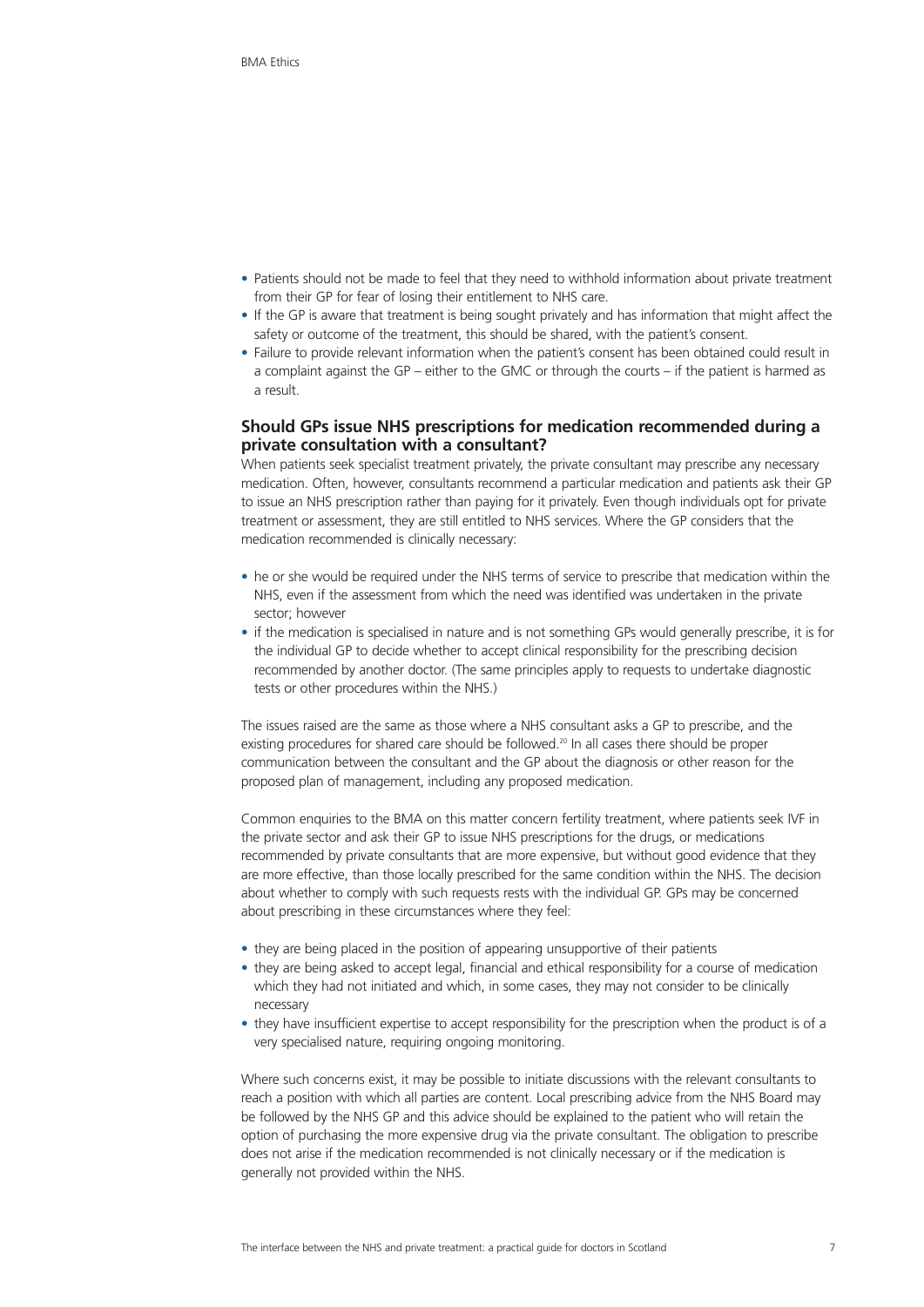Many of the problems and concerns that arise in relation to prescribing shared between the private sector and the NHS could be avoided by improved communication between the parties concerned. Consultants are advised to:

- avoid simply informing patients that their GP will prescribe the recommended medication
- recommend patients ask their GP if he or she is happy to prescribe, being sensitive to the objections the GP may have (outlined above)
- communicate directly with the GP themselves, as with NHS referrals.

Direct communication is the most appropriate course of action and this is not just a matter of etiquette. If the GP does not feel able to accept clinical responsibility or, in the case of medication that is not clinically necessary, financial responsibility for the recommended medication, this could cause difficulties for the doctor-patient relationship. Those requesting GPs to take over prescribing should be sensitive to these points when discussing the matter with patients.

Ambiguities inevitably arise for GPs treating patients who are seeking to combine elements of private and NHS care. It is the BMA's view that GPs will need further, specific guidance from NHS Boards on the practice of issuing prescriptions for patients who wish to purchase drugs not funded by the NHS or at the request of consultants who are seeing a patient privately. It is important that GPs identify who will retain overall clinical responsibility for prescribing in these circumstances. GPs should not accept clinical responsibility where they feel they have insufficient expertise.

#### **Can patients pay for treatment abroad and claim the cost from the NHS?**

A number of cases concerning patients seeking private treatment overseas, and recouping the cost from the NHS, have been heard by the European Court of Justice in recent years. Court rulings in favour of patients' right to receive treatment in this way effectively mean that, under European Union (EU) case law, UK patients are now recognised as having the right to be treated in another member state and receive reimbursement of the cost from the NHS under certain conditions, namely that the treatment in question is offered on the NHS but is not available without 'undue delay'.21

There are two ways in which patients may go abroad for treatment within the EU:

- where a commissioning body decides to commission care abroad for its patients; and
- where a patient makes a request to go abroad for care.

Doctors who are approached by patients who wish to seek treatment in another country should advise them that they need to receive prior approval from the DH by making an application using form E112. The form must be accompanied by an opinion from a NHS consultant in the UK and the local commissioning body. Patients considering such an application should be referred to the information available from the DH.<sup>22</sup>

The EU is currently looking to clarify the law and codify all existing rules relating to patients' rights in this area, otherwise known as *cross-border patient mobility*. These proposals are not expected to come into force in the UK until 2010 at the earliest.

## **Are NHS GPs obliged to complete medical insurance claim forms for their patients?**

There is no obligation on NHS GPs or hospital doctors to complete medical insurance claim forms and, if they decide to do so, they may charge the patient. In most cases the doctor who has provided the treatment is in a better position to provide the information needed.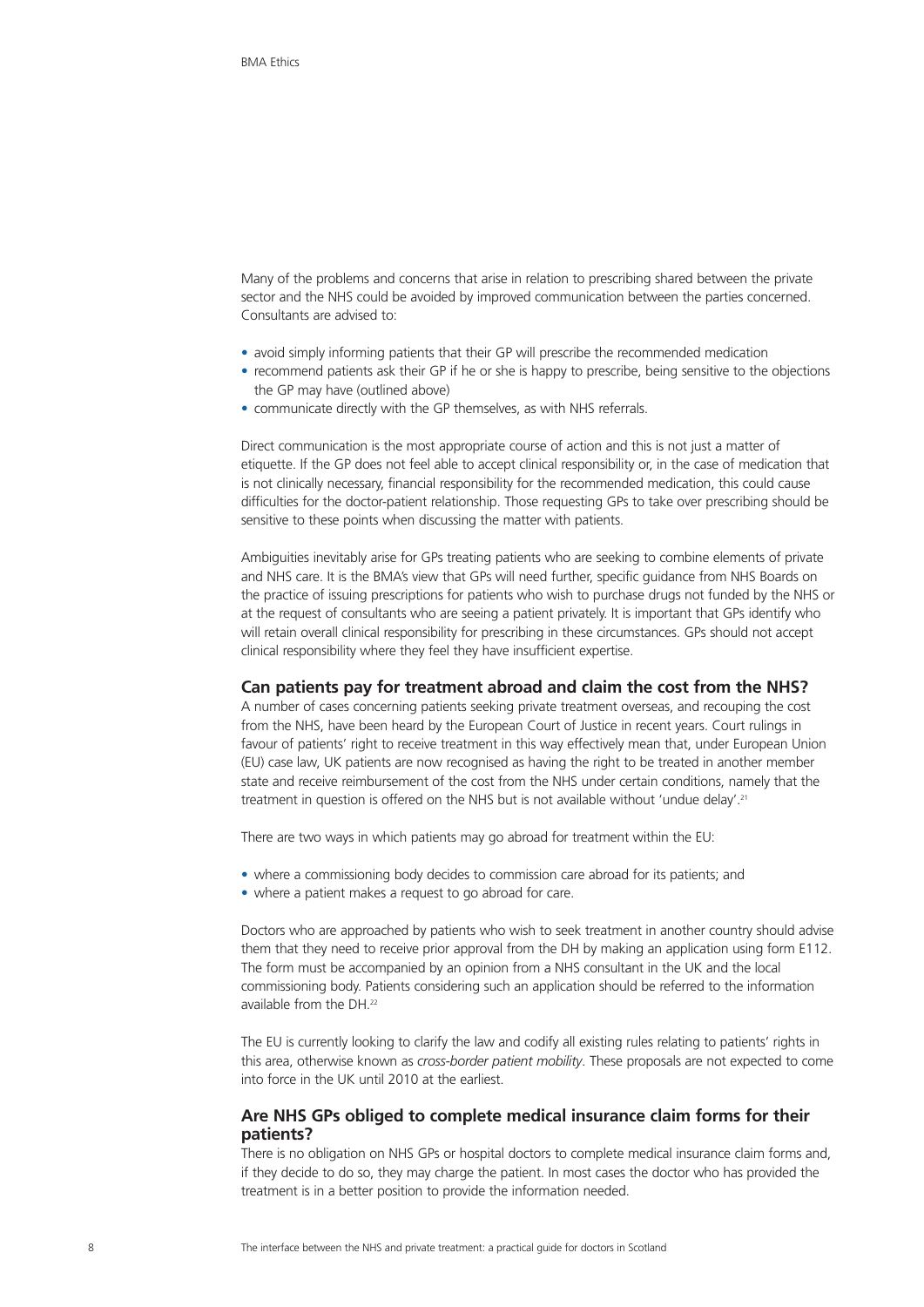## **Can NHS GPs offer specialist treatments on a private basis?**

Increasing numbers of GPs are able to provide specialist treatments, such as complementary therapies or minor surgery, in addition to their general practice. These treatments may be offered to private patients and advertised in the usual way (see below) but GPs may not charge patients of their NHS practice for these services.

# **What should GPs do if they believe a consultant is inappropriately directing patients towards private practice?**

As with any suspicion of inappropriate behaviour, if a GP suspects that a consultant is using NHS time and patient lists to promote his or her private practice, or may be putting pressure on patients to switch to private treatment, he or she should first seek to establish the facts. This might involve:

- seeking information from the patients involved about the way in which the option of private treatment was raised with them
- discussing any worries, either with other partners in the GP practice or other GPs in the locality and/or directly with the consultant concerned.

If these steps do not resolve the suspicion, the GP may need to invoke the established local procedures to investigate the concerns. Advice can be sought from the BMA or from the medical defence organisations about how to take such matters forward.

## **Can private GPs refer patients for NHS diagnostic services and treatment?**

Provided patients are entitled to NHS treatment, they may opt into or out of NHS care at any stage. Private GPs are entitled to make referrals to NHS facilities, if that is the patient's wish, and the referral should be treated in the same way as if the referral came from within the NHS. A patient's need should be assessed to determine his or her place on the waiting list.

# **Advertising**

## **How may private doctors advertise their services?**

In the late 1990s the GMC withdrew its restrictions on specialists advertising directly to the public. The same rules on advertising now apply to all doctors. These state that any information provided about medical services:

- must be factual and verifiable
- must not make unjustifiable claims about the quality or outcomes of services
- must not offer guarantees of cures, nor exploit patients' vulnerability or lack of medical knowledge
- must not put pressure on people to use a service, for example by arousing ill-founded fear for their future health.<sup>23</sup>

This guidance applies to all advertising, irrespective of the medium used (including information provided on the internet). Provided the material fulfils these broad criteria, it would not breach the GMC's guidance. The BMA believes that, in addition, specialists should as a general rule make it clear to members of the public that they usually do not accept patients without a referral from a GP or other practitioner.

Private practitioners may also send factual information about the services they provide to GPs in the area.

#### **Summary**

Although some doctors feel unhappy about their patients switching between the NHS and private sector, this is not unethical as long as the patient – when rejoining the NHS – is treated in the same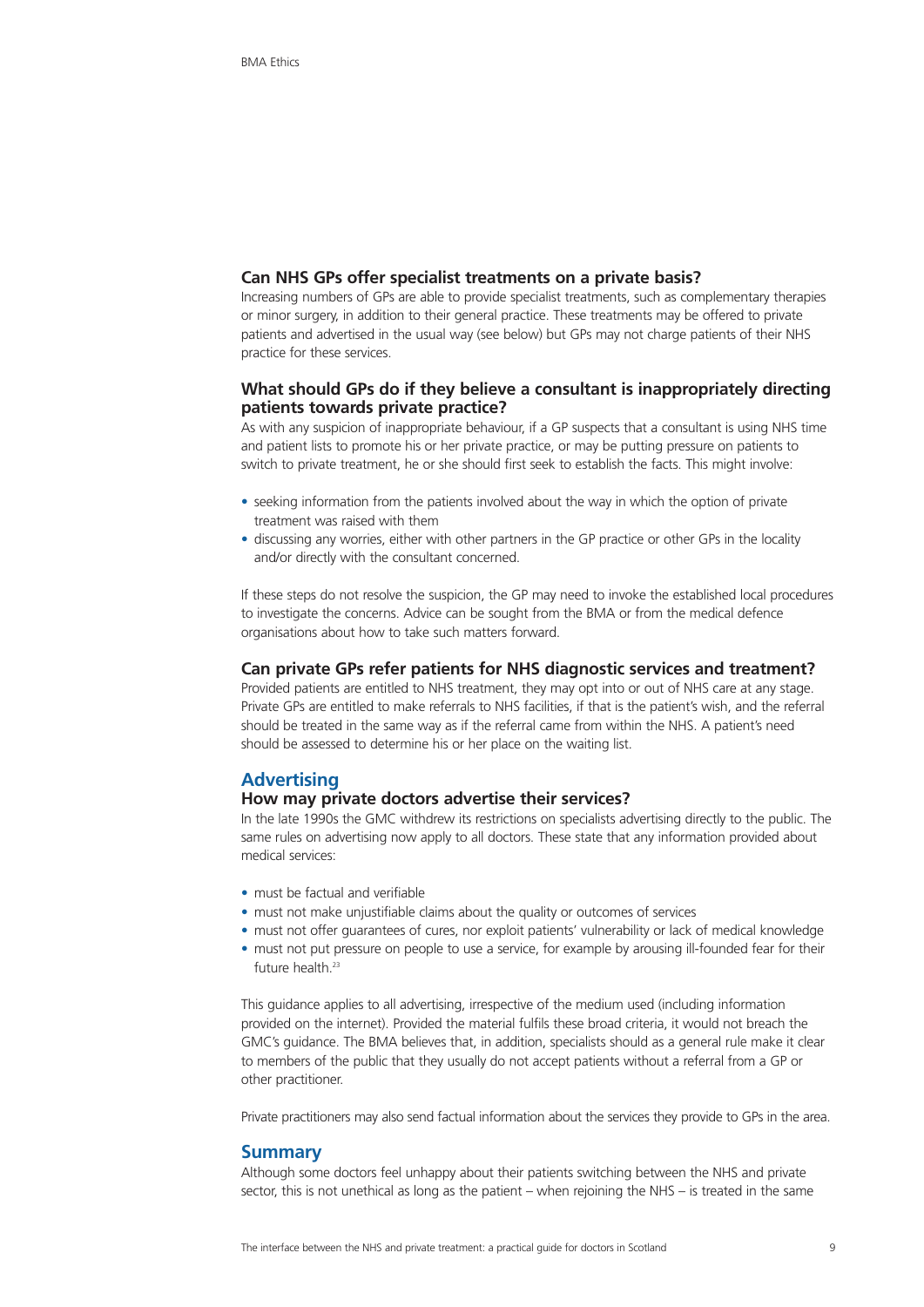way as those receiving all of their care within the NHS. Although it remains to be seen how the separation between the two sectors is to operate in practice where patients wish to combine NHS and private care, there should always be as clear a separation as is practically possible between the two treatment sectors, in order to avoid the NHS subsidising private care and patients being charged for NHS treatment. Doctors should not put pressure on patients to seek private treatment or use their NHS patient lists to initiate discussion about private practice. At all times doctors' primary concern should be for the safety and wellbeing of their patients.

## **References**

- 1 See http://www.scottish.parliament.uk/s3/committees/petitions/reports-08/pur08-03.htm
- 2 Scottish Government Health Directorates (2009) *Arrangements for NHS patients receiving healthcare services through private healthcare arrangements*. Edinburgh: SGHD.
- 3 British Medical Association (2009) *The interface between NHS and private treatment: a practical guide for doctors in England, Wales and Northern Ireland*. London: BMA. http://www.bma.org.uk/ethics/doctor\_relationships/nhsprivateinterface.jsp
- 4 Department of Health (2009) *Guidance on NHS patients who wish to pay for additional private care*. London: DH.
- 5 Scottish Executive Health Department (2005) Code of conduct for private practice: recommended standards for NHS consultants. In: *Consultant contract for Scotland.* Edinburgh: SEHD. Appendix 8, para 2.13.
- 6 Scottish Government Health Directorates (2009) *Arrangements for NHS patients receiving healthcare services through private healthcare arrangements*. Op cit: Annex A.
- 7 Ibid: Annex B.
- 8 Scottish Executive Health Department (2005) Code of conduct for private practice: recommended standards for NHS consultants. In: *Consultant contract for Scotland.* Op cit.
- 9 Ibid: Appendix 8, para 2.9.
- 10 General Medical Council (2006) *Good medical practice*. London: GMC. Para 3 (a).
- 11 Scottish Government Health Directorates (2009) *Arrangements for NHS patients receiving healthcare services through private healthcare arrangements*. Op cit: Annex B.
- 12 General Medical Council (2006) *Good medical practice*. Op cit: Para 3 (e).
- 13 BMA Central Consultants and Specialists Committee (CCSC) (2006) *Patients requesting a second opinion.* London: BMA.
- 14 Scottish Executive Health Department. Code of conduct for private practice: recommended standards for NHS consultants. In: *Consultant contract for Scotland.* Op cit*:* Appendix 8, para 3.7
- 15 General Medical Council. *Good medical practice*. Op cit: para 51.
- 16 Ibid: para 7.
- 17 Ibid: para 52.
- 18 Ibid: para 53.
- 19 Ibid: para 50.
- 20 British Medical Association Ethics Department (2004) *Medical ethics today. The BMA's handbook of ethics and law (2e)*. London: BMJ Publishing Group. pp.472-477.
- 21 Department of Health (2007) *Patient mobility: advice to local healthcare commissioners on handling requests for hospital care in other European countries following the ECJ's judgment in the Watts case*. London: DH.
- 22 Department of Health (2007) *Overseas treatment for NHS patients*. London: DH. http://www.dh.gov.uk/en/Healthcare/Entitlementsandcharges/OverseastreatmentguidanceforNHS/inde x.htm
- 23 General Medical Council (2006) *Good medical practice*. Op cit: Paras 60-62.